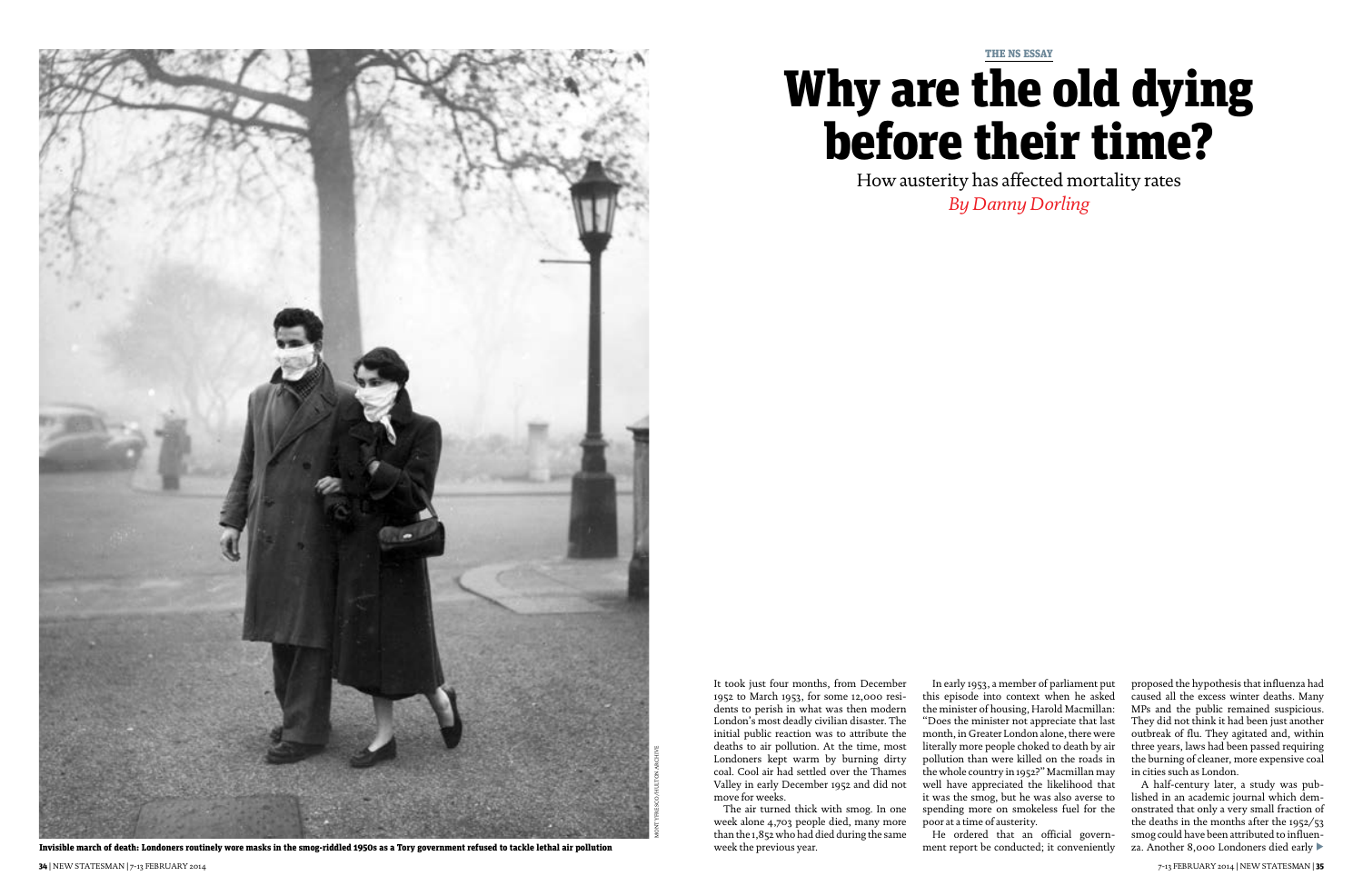because of the delayed effects of smog trather than the flu. The deaths had initially been blamed on flu; that misconception was later shown to have been caused by a Conservative government trying to save money and avoid having to take action.

The 1953 smog matters today. It tells us what ministers and their officials are capable of. In 2012 and 2013, government influence and lack of action, rather than external factors beyond its control, again might have contributed to a rise in deaths. Again the deaths are taking place at a time of austerity and again the government of the day would prefer to be able to point the finger at some "influenza-like illness" – blame the cold when it wasn't that cold – rather than a cause that it could tackle. This time it is austerity itself that is being blamed, but no one is quite sure whether more people are dying now because they cannot afford to heat their homes or because they are getting worse care when elderly. There might even be an unrecognised "time bomb" suddenly reducing the generation's life expectancy, as cigarettes did in the past and obesity might do in future; but it seems unlikely. All we do know is that more people were dying in 2012 and 2013 than in previous years.

We also know that recessions are not usually linked with rising mortality. In the past, numbers of deaths often fell during recessions as fewer people worked in dangerous industries due to lay-offs. More recently, falls in road-traffic accidents were recorded during the early years of the recession that began in 2008, as fewer people could afford to drive. But today appears to be different, or at least different for the elderly.

Between 2008 and 2013, cuts led to some 483,000 old and disabled people in the UK either losing their care support or becoming no longer eligible to claim it. According to the Personal Social Services Research Unit, the "reductions . . . are particularly acute for older people". There are now millions fewer social care visits a year to the elderly than took place five years ago. These are visits to elderly people who would have been assessed as vulnerable, visits that could result in the carer setting in motion a course of action that leads to the prevention of an unnecessary death. The biggest cuts to visits came after the general election of May 2010.

Last July an internal Public Health England report, entitled *Weekly and Monthly Provisional Figures on Deaths Registered in England and Wales; Outline of Reported Deaths in 2013 to Week Ending 5th July*, was leaked by the *Health Service Journal*. In a repeat of events six decades earlier, the report

revealed that, "since December 2012, both male and female mortality are estimated to have increased". This was no normal increase; and for the group most severely affected – the very elderly – death rates, already unusually high during most of 2012, were reported to be rising.

What the Public Health England report found was shocking. Here, in its own words, is what it said: "When we focus

'As eloquent a working-class portrait as any Ken Loach film. Sun 9 Mar, Hall **The Miners' Hymns** American artist **Bill Morrison's film about** the mining communities in northeast England, screened with live score from Icelandic composer Jóhann Jóhannsson barbican.org.uk

on mortality over 75, we observe rapidly increasing mortality for both males and females, presenting throughout 2012, and continuing into 2013. Female 12-month mortality over 75 is currently higher than in any year since 2009; and April 2013 saw a particularly sharp increase. Worryingly, female 75-plus mortality trends appear to have been worse in the Spearhead areas."

Spearhead areas are some of the poorest parts of the country. They are those places that had the highest premature mortality rates in the very recent past, and were targeted by the last Labour government for special intervention to try to bring down health inequalities in England. It was in some of those poorest areas that the greatest absolute increases in mortality among the elderly were first beginning to be reported by the summer of 2013, but excess deaths had been occurring throughout the previous 12 months. We now know that, among women, this resulted in a drop in life expectancy after age 65 between 2011 and 2012.

The *Health Service Journal* explained to its readers, mostly health-service workers and researchers, that as a result of the increase in deaths among elderly people 2012 had been the first year in which overall all-age mortality had increased since 2003. Back then, the rise had been followed by a very steep reduction in deaths the following year, which rebalanced the long-term trend back towards a steady fall in mortality and a rise in life expectancy. The 2003 increase was a quickly reversed blip. The 2012-2013 rise appeared to be more of a trend.

According to the leaked Public Health England report, by mid-2013 there had been, "if anything, a further deterioration in mortality compared with that observed [in the same period in 2012]". The number of excess deaths in England in 2012-2013 had been 23,400 (5 per cent) above Office for National Statistics (ONS) expectations. However, and seemingly unperturbed, an anonymous official reacting to the story told the *Health Service Journal* that "if increased mortality continues through 2013 and into 2014, there will have to be more detailed consideration".

The recent increase in deaths among the elderly in England has been so great that, by winter 2013, the ONS announced an overall decline in life expectancy over age 65 as measured against previous expectations. The *Guardian* reported this as a drop of 2 per cent in post-retirement UK life expectancy compared with the 2010-2011 projections, and raised the idea that this coincides very closely with the roll-out of the incoming 2010 Conservative-led coalition government's unprecedented programme of cuts to local authorities as well as cuts to numerous social support schemes, housing and welfare payments.  $\blacktriangleright$ 

Apportioning a rise in mortality on the grounds of each event having some particular and singular cause isn't always helpful, but neither is inaction. Six months ago the government and its agents were prepared to wait another 18 months before acting. But then the *Health Service Journal* did not just publish the story, it leaked the entire original report. Consequently, the responsible body was suddenly forced to become a little more responsible. So, how did Public Health England react to its internal report being leaked? It shot the messenger.

## Death rates, already unusually high during 2012, were rising

On 15 August 2013 the Orwellian-styled "chief knowledge officer" of Public Health England issued an open letter suggesting that there had been methodological weaknesses in the leaked internal report and explaining: "The analyst was therefore asked to stop circulating the reports." The reports stopped. But the deaths didn't. And the need to explain the increase remained.

The chief knowledge officer's letter was accompanied by a new, eight-page Public Health England report – *Excess Winter Mortality 2012-2013* – which did not explain why there were any methodological weaknesses in the original internal report, but said instead that "the temporal coincidence with influenza A(H3N2) across the UK and Europe suggests that influenza has contributed significantly". And that influenza was "a major explanatory factor".

Contrast the official message (that it's probably just mostly flu) with what was proved in the leaked internal reports, which showed that the long-term trend in England of many years of falls in mortality coupled with rises in life expectancy appeared to have been halted in 2012; and that the situation was deteriorating throughout 2013. It was hard to know what to believe. Then the ONS produced its own report in November 2013. And the scale of excess deaths was shown to be even greater.

years with mild winters". Thus, it is not so much the cold, as the extent to which people can afford to heat their homes, and probably much else, such as whether they are visited, that matters. The ONS reported that in 2012/2013 there had been a 29 per cent increase in deaths, compared to 15.5 per cent the previous winter, with roughly 31,100 more people dying than the average for non-winter months. It highlighted that the great majority of these untimely deaths occurred among people over the age of 75. This is now a greater number of unexplained excess deaths than all those attributed to the 1952/53 smog.

The ONS also cast doubt on flu being the main cause of the spike, saying: "Influenza activity in 2012/13 was relatively low . . ."

The one thing we can now be sure of is that the chief reason for the spike in deaths in 2012/2013 was not flu. David Stuckler, a research fellow based at Oxford University, and Martin McKee, of the London School of Hygiene and Tropical Medicine, have already determined that the rise is not due to influenza and pneumonia, two possible causes that, they estimate, contributed only 5.8 and 3.5 per cent of the rapid absolute increase in elderly mortality in the UK since early 2012. The European Centre for Disease Prevention and Control also recently announced that the UK had one of the lowest reported intensities of influenza across Europe in winter 2012/2013.

It is not just cuts to local social services that are known to coincide with the rising deaths. The deliberate disorganisation into which the National Health Service and its monitoring bodies were plunged following the introduction of the Health and Social Care Act 2012 may need to take part of the blame when the final autopsy is carried out. It will be far more than the surveillance and "knowledge" functions of the old NHS that will have suffered so much recently as a result of NHS "reform". The NHS is now worse equipped to know what is happening to public health.

The ONS report said it was not necessarily because the winter of 2012/2013 had been cold that death rates had risen among the elderly. The government statisticians explained that, during the exceptionally cold winter of 2009/2010, the number of  $\frac{5}{6}$  excess winter deaths had been "similar to GRAPH BY SAMINA ALI

The 2012 "reforms" allowed family doctors more choice as to which patients they might wish to treat. This is not about growing patient choice, especially for the least vocal and most feeble of the elderly. NHS privatisation may already be playing a part in this saga, most clearly because the 2012 act's implementation focuses clinicians' minds elsewhere. The Health Secretary, Jeremy Hunt, also appears to have had his mind on things other than the rising numbers of deaths. However, recently, he has started personally phoning NHS hospital bosses in areas that miss their prescribed targets, an action described as an "obsession", "crazy" and "hindering".

Simon Wessely, the head of the department of psychological medicine at the Institute of Psychiatry, King's College London, who is also a practising clinician, put it like this: "It is hard to think of a single policy that will do more to extend the health gap between rich and poor than Hunt's latest plans. GP practices are going to be rated on a scale of one to four. Guess who won't be seen by the top-scoring practices: those who can't travel very far, because of a medical condition or because they don't have transport; those ill-informed about how to play the system; those mentally troubled, or with learning difficulties or dementia. Guess who will be seen: the affluent, information-rich and mobile."

### Change in reported number of social care recipients, England (000s)





## The ONS reported an overall decline in life expectancy at 65-plus